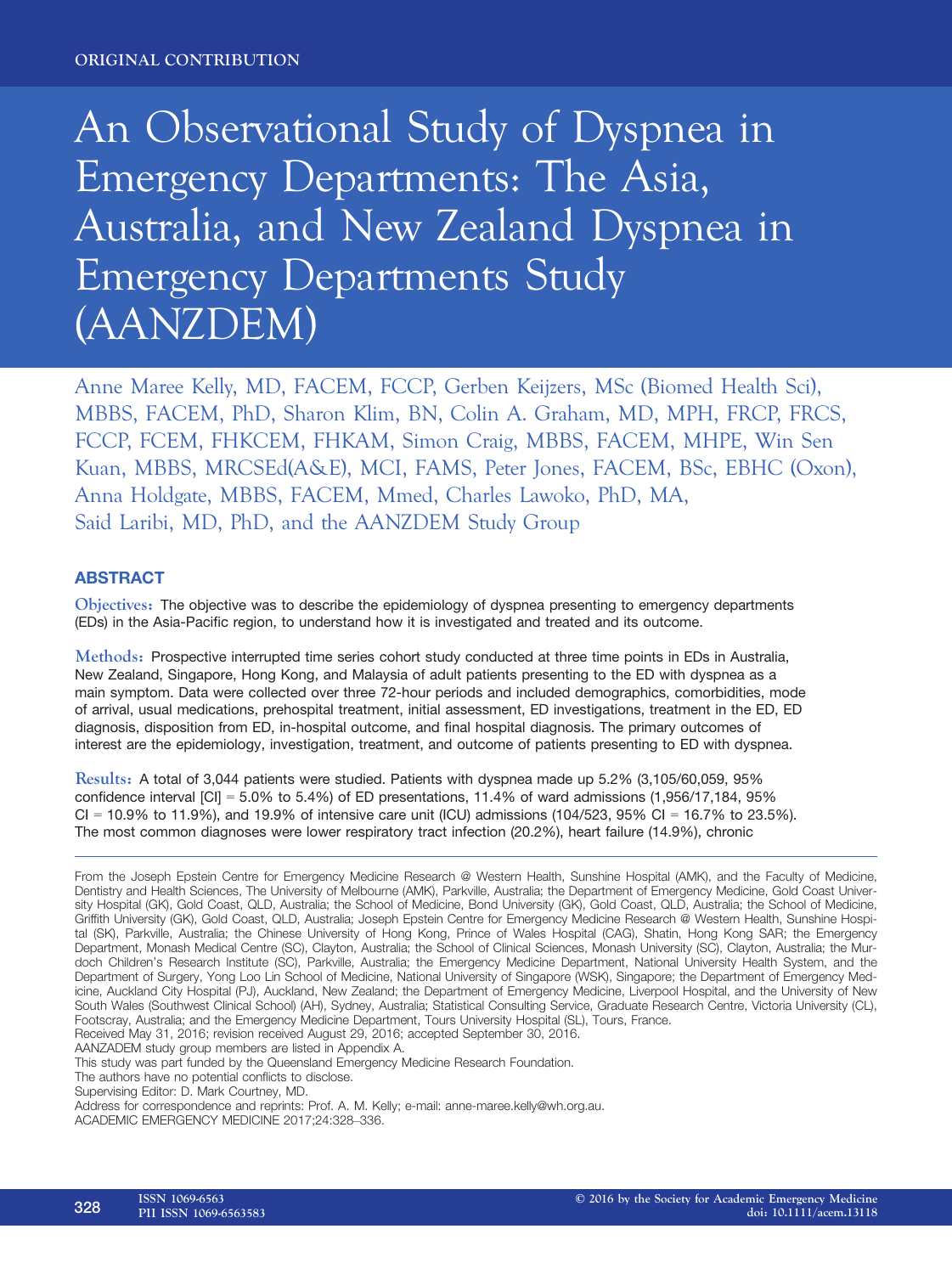obstructive pulmonary disease (13.6%), and asthma (12.7%). Hospital ward admission was required for 64% of patients (95% CI = 62% to 66%) with 3.3% (95% CI = 2.8% to 4.1%) requiring ICU admission. In-hospital mortality was  $6\%$  (95% CI = 5.0% to 7.2%).

Conclusion: Dyspnea is a common symptom in ED patients contributing substantially to ED, hospital, and ICU workload. It is also associated with significant mortality. There are a wide variety of causes however chronic disease accounts for a large proportion.

S hortness of breath is the one of the most disturbing symptoms that patients can experience. It is also a common reason for presentation to emergency departments (EDs) and has a wide range of possible causes. It could be an exacerbation of a chronic condition such as asthma, heart failure, chronic lung disease, or liver or kidney failure. It can also be due to an acute condition such as a pneumothorax, chest infection, trauma, or an allergic reaction.<sup>1–4</sup>

Chief complaints often drive patient management algorithms in emergency medicine. Pathways for assessment, investigation, and treatment are often based on a knowledge of the likely disease processes in ED populations. It has previously been recognized there is a shortage of evidence regarding the strength of the association between chief complaints and putative diagnoses and a lack of high-quality, large-scale epidemiologic data specific to ED patient populations.<sup>5</sup> High-quality data could help us better understand how common shortness of breath is as a symptom in the ED patient population, the distribution of causes, what proportion of patients require admission, and whether treatment complies with evidence-based guidelines. Chief complaints may also play a role in patient selection into clinical trials, particularly those of interventions that are performed before diagnoses are confirmed.

In recent years, there has been a preponderance of disease-specific studies. These by their nature exclude patients with significant mixed disease thus excluding a significant proportion of patients. This group may require different therapeutic approaches for optimal outcomes. This information is also important for service planning, training of emergency clinicians, and development of evidence-based care pathways.

Dyspnea has been regarded as a specific symptom —specific to a small group of diseases.<sup>6</sup> In fact it has been asserted that over 90% of all emergency presentations with severe dyspnea will be accounted for by pulmonary and cardiac diseases such as obstructive and infiltrative lung disease, pulmonary embolism, myocardial infarction, or heart failure.<sup>6</sup> Data to support this assertion are scarce.

An unpublished pilot study in Europe found that 53% of patients had a respiratory cause for their symptoms, that 22% had a cardiac cause, and that 15% had both cardiac and respiratory components. Sixty percent were admitted to hospital with 36% discharged from ED (EURODEM pilot study, S. Laribi, personal communication, presented at Mediterranean Emergency Medicine Congress, Marseilles, France, September 2013). The results of that pilot study suggest that patients with dyspnea are a high-risk and complex patient group, that inpatient studies do not assess characteristics or quality of care parameters for about 30% of patients (those discharged from ED), and that there is potential for variation in practice between hospitals/ regions. In many ways, the pilot study raised more questions than it answered. Also data were derived solely from Europe where disease distribution and clinical practice may be different from other regions and EDs may be used differently by local populations.

The objective of the Asia, Australia and New Zealand Dyspnea in ED (AANZDEM) study was to describe the epidemiology of dyspnea presenting to EDs in the Asia-Pacific region, to understand how it is investigated and treated and its outcome.

# **METHODS**

The methodology of this study has been published previously.<sup>7</sup> In summary, it was a prospective interrupted time series cohort study conducted at three time points in 46 EDs in Australia, New Zealand, Singapore, Hong Kong, and Malaysia of consecutive adult patients presenting to the ED with dyspnea as a main symptom. Operationally, the decision as to whether dyspnea (shortness of breath) was a main symptom was at the discretion of the assessing clinician. This approach allowed overlap with other clinical features such as chest pain, fever, palpitations, etc.

Data were collected over three 72-hour periods in May, August, and October 2014 (autumn, winter, and spring) and included demographics, comorbidities, mode of arrival, usual medications, prehospital treatment, initial assessment, ED investigations, treatment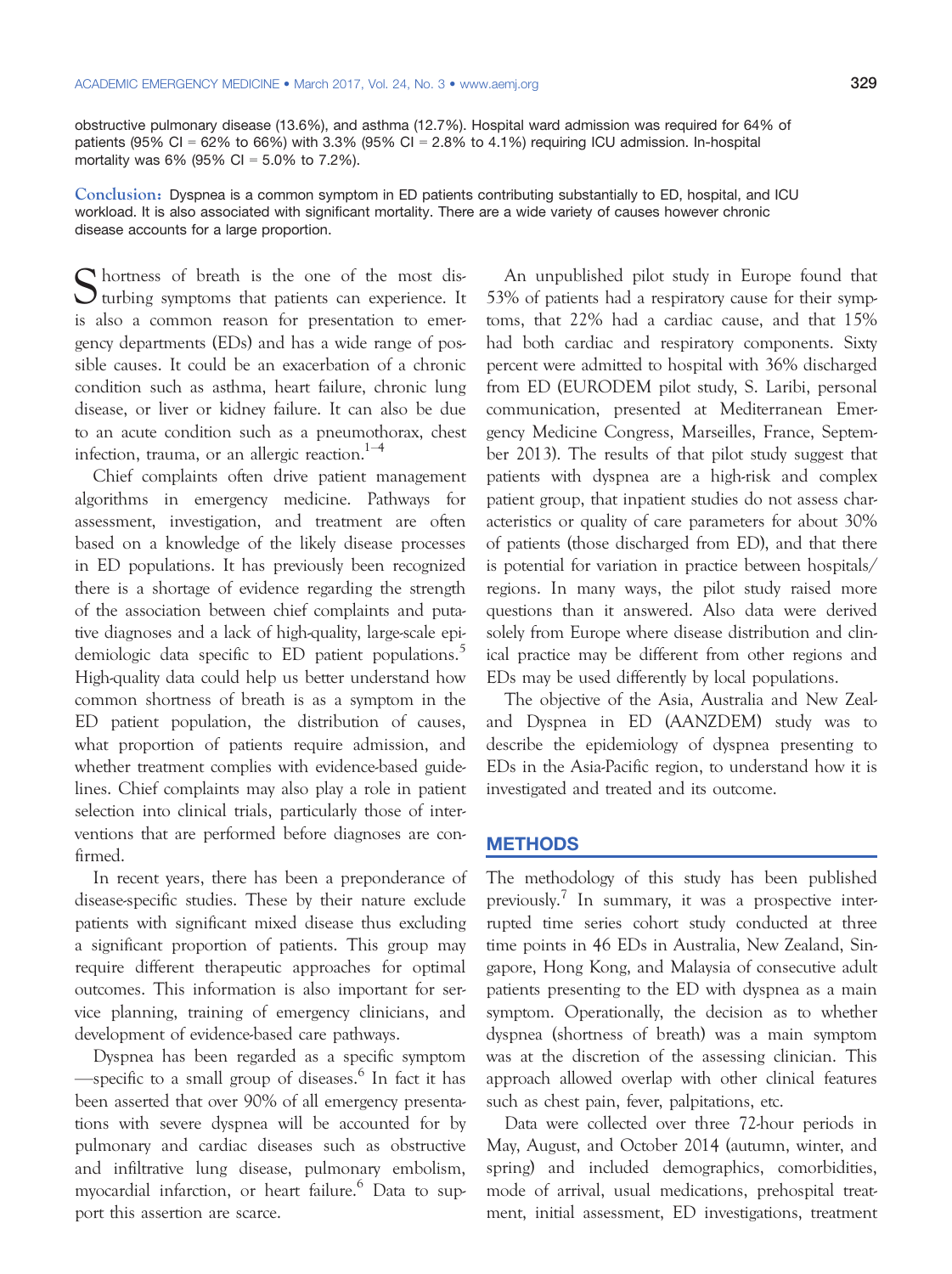in the ED, ED diagnosis, disposition from ED, in-hospital outcome, and final hospital diagnosis. Participating hospitals also provided data on total ED presentations and admissions (ward or intensive care [ICU]) for each data collection window. Depending on local processes, systems, and resources data could be collected prospectively or by chart review or administrative coding. This flexibility was important as sites differed significantly in data collection systems and resources.

The primary outcomes of interest are the epidemiology and outcome of patients presenting to ED with dyspnea. Secondary outcomes were the contribution of dyspneic patients to ED, hospital, and ICU workloads.

Analysis was by descriptive statistics and comparisons of proportions (chi-square). Analyses by age group bracketed patients into four groups: 18–40, 41– 60, 61–75, and >75 years. A formal sample size calculation was not performed as this is a descriptive study; however, it was anticipated that data on > 2000 patients will be collected. This was considered adequate data for most of the analysis methods being considered. Reporting complies with the STROBE guidelines.<sup>8</sup>

Human research ethics approvals were obtained for all sites according to local requirements. In most jurisdictions patient consent for data collection was not required. Patient consent was required for some Queensland sites so that part of the data is not consecutive.

# RESULTS

Forty-six EDs contributed data on 3,044 patients. Summary data (admission/discharge and destination) was provided on a further 61 patients from Queensland sites for whom consent for full data collection was not obtained. Thirty-three sites were located in Australia, four in New Zealand, four in Hong Kong, three in Singapore, and two in Malaysia. The study sites have a combined annual ED census of 2,886,178 patients (see Appendix A for full list).

# Patient Characteristics

Patient characteristics are summarized in Table 1. Median age was 67 years (interquartile range  $= 49$  to 80 years) with  $61\%$  aged  $> 60$  years. Forty-nine percent were male and 48.5% arrived by ambulance. Caucasian ethnicity made up 48.2% with 28.6% of patients of South East Asian ethnicities.

Clinical variables are shown in Table 2. Noteworthy, regarding investigations the vast majority of

| Table 1 |                                |
|---------|--------------------------------|
|         | <b>Patient Characteristics</b> |

| Variable                                                                      | Result (Total $N = 3,044$ ) | Missing<br>data |  |  |  |  |  |
|-------------------------------------------------------------------------------|-----------------------------|-----------------|--|--|--|--|--|
|                                                                               | 67 (49-80)                  |                 |  |  |  |  |  |
| Age (y)<br>Age $> 60$ y                                                       | 1,858, 61% (59.3%-62.8%)    | 0<br>0          |  |  |  |  |  |
| Sex (male)                                                                    | 1,495, 49.1% (47.4%-51%)    | 5               |  |  |  |  |  |
| Region                                                                        |                             |                 |  |  |  |  |  |
| Australia                                                                     | 1,724, 56.6%                | 0               |  |  |  |  |  |
| Singapore                                                                     | 648, 21.3%                  | 0               |  |  |  |  |  |
| Hong Kong                                                                     | 339, 11.1%                  | 0               |  |  |  |  |  |
| New Zealand                                                                   | 234, 7.7%                   | 0               |  |  |  |  |  |
| Malaysia                                                                      | 99, 3.3%                    | 0               |  |  |  |  |  |
| Comorbidities                                                                 |                             |                 |  |  |  |  |  |
| Hypertension                                                                  | 1,405, 46.4% (44.6%-48.1%)  | 13              |  |  |  |  |  |
| Dyslipidemia                                                                  | 893, 29.5% (27.9%-31.2%)    | 19              |  |  |  |  |  |
| <b>COPD</b>                                                                   | 721, 23.9% (22.3%-25.4%)    | 21              |  |  |  |  |  |
| <b>Ischemic heart</b>                                                         | 708, 23.4% (21.9%-24.9%)    | 16              |  |  |  |  |  |
| disease                                                                       |                             |                 |  |  |  |  |  |
| <b>Diabetes</b>                                                               | 697, 23% (21.6%-24.6%)      | 19              |  |  |  |  |  |
| Asthma                                                                        | 685, 22.6% (21.2%-24.2%)    | 18              |  |  |  |  |  |
| Heart failure                                                                 | 522, 17.2% (15.9%-18.6%)    | 17              |  |  |  |  |  |
| Atrial fibrillation                                                           | 468, 15.5% (14.2%-16.8%)    | 19              |  |  |  |  |  |
| Chronic renal disease                                                         | 396, 13.1% (11.9%-14.4%)    | 20              |  |  |  |  |  |
| Active smoker                                                                 | 389, 12.9% (11.7%-14.1%)    | 22              |  |  |  |  |  |
| Active malignancy                                                             | 242, 8% (7.1%-9.1%)         | 22              |  |  |  |  |  |
| Previous pulmonary                                                            | 86, 2.8% (2.3%-3.5%)        | 23              |  |  |  |  |  |
| embolism                                                                      |                             |                 |  |  |  |  |  |
| None                                                                          | 378, 12.4% (11.3%-13.6%)    | 0               |  |  |  |  |  |
| Arrival mode                                                                  |                             |                 |  |  |  |  |  |
| (ambulance)                                                                   |                             |                 |  |  |  |  |  |
| Overall                                                                       | 1,444, 48.5% (46.8%-50.3%)  | 69              |  |  |  |  |  |
| Australia and                                                                 | 1,007, 52.6% (50.4%-54.9%)  | 44              |  |  |  |  |  |
| New Zealand                                                                   |                             |                 |  |  |  |  |  |
| South East Asia                                                               | 437, 41.2% (38.2%-44.1%)    | 25              |  |  |  |  |  |
| Duration of                                                                   | $2(1-7)$                    | 107             |  |  |  |  |  |
| symptoms (days)                                                               |                             |                 |  |  |  |  |  |
|                                                                               |                             |                 |  |  |  |  |  |
| Data are reported as median (interquartile range); $n$ , $\%$ ; or $n$ , $\%$ |                             |                 |  |  |  |  |  |
| (95% CI).                                                                     |                             |                 |  |  |  |  |  |
| $COPD =$ chronic obstructive pulmonary disease.                               |                             |                 |  |  |  |  |  |

patients had a chest x-ray (86.1%), serum electrolytes (78.9%), and white cell count (77.8%); however, the analyses of natriuretic peptides (8.3%) and D-dimer (3.5%) were uncommon and CT pulmonary angiography (3.3%) was used uncommonly while lung ultrasonography was rare (0.6%).

# Main Diagnosis, Interventions, and Outcome

Main diagnosis, major interventions, and outcome are summarized in Table 3. In 53.9% of cases (1640) clinicians considered the cause of dyspnea to be respiratory, in 20.2% (616) it was considered cardiac in origin, and in 5.8% (177) it was considered to have mixed cardiac and respiratory causation. Causation was considered to be other in 13.8% of cases (420) and in 191 cases (6.3%) it was unknown. The "other" group was very diverse. All had prevalence less than 5% and included chest pain (no specific diagnosis) 4.4%, malignancy (1.8%), anemia (1.5%), allergic reaction (0.9%), nonrespiratory sepsis (1.3%), noncardiorespiratory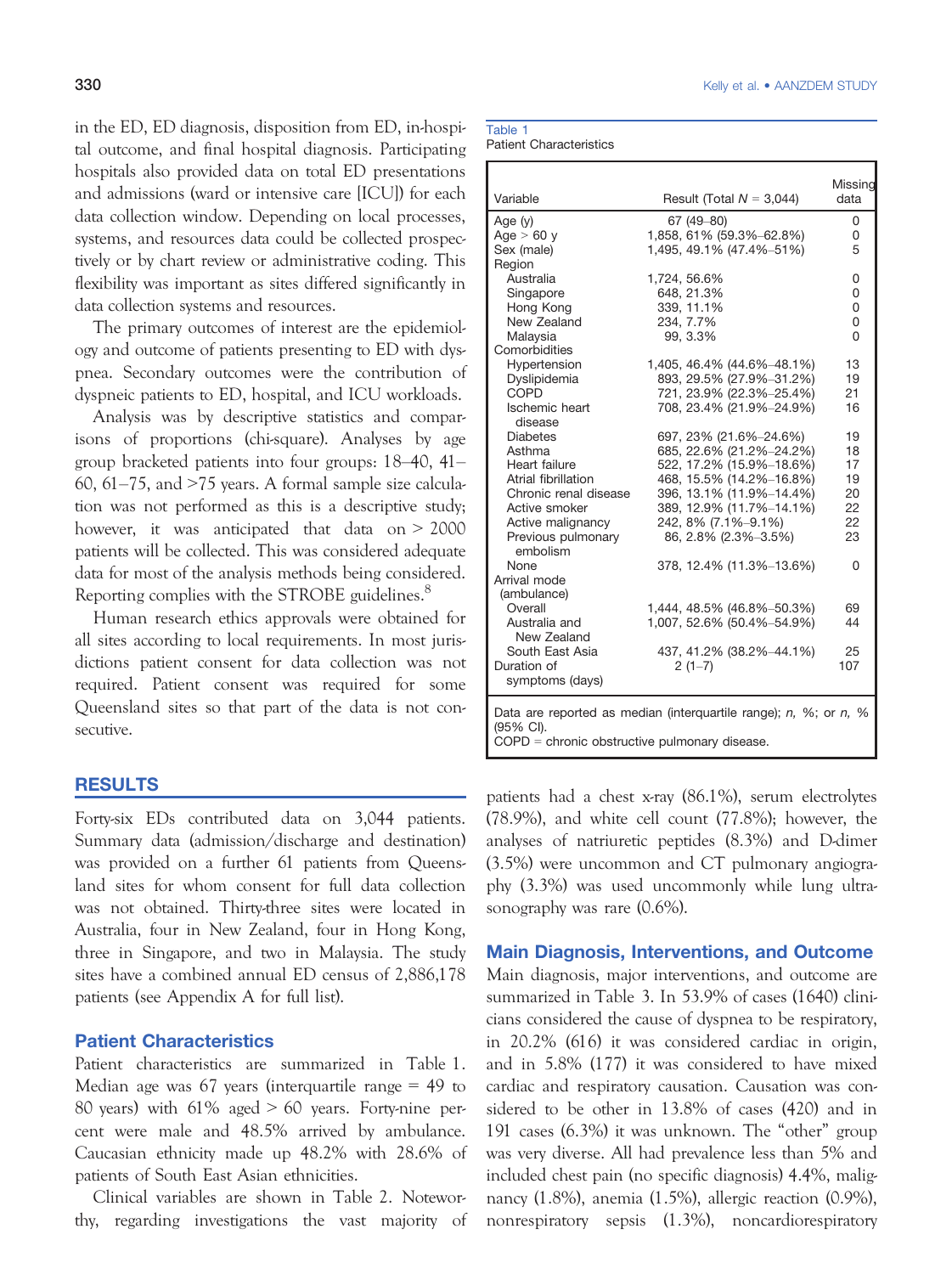Table 2

Clinical Features at Initial Assessment and Main Investigations

| Variable                                                                                                                                                                                                                                                      | Result (Total $N = 3,044$ ) | Missing Data |
|---------------------------------------------------------------------------------------------------------------------------------------------------------------------------------------------------------------------------------------------------------------|-----------------------------|--------------|
| Clinical assessment                                                                                                                                                                                                                                           |                             |              |
| Pulse rate                                                                                                                                                                                                                                                    | $92(78-106)$                | 53           |
| Pulse rate > 120 beats/min                                                                                                                                                                                                                                    | 323, 10.8% (9.7%-12%)       | 53           |
| Respiratory rate                                                                                                                                                                                                                                              | $22(18-26)$                 | 95           |
| Respiratory rate $\geq$ 30/min                                                                                                                                                                                                                                | 429, 14.6% (13.3%-15.9%)    | 95           |
| Systolic BP                                                                                                                                                                                                                                                   | 136 (120-154)               | 74           |
| Systolic BP < 100 mm Hg                                                                                                                                                                                                                                       | 141.4.8% (4%-5.6%)          | 74           |
| Oxygen saturation (air or oxygen) $< 90\%$                                                                                                                                                                                                                    | 350, 11.7% (10.6%-12.9%)    | 51           |
| Temperature $<$ 35 $\degree$ C or $>$ 38 $\degree$ C                                                                                                                                                                                                          | 282, 9.7% (8.7%-10.8%)      | 137          |
| Altered conscious state                                                                                                                                                                                                                                       | 75, 2.5% (2%-3.1%)          | $\star$      |
| Cyanosis                                                                                                                                                                                                                                                      | 52, 1.7% (1.3%-2.2%)        | $\star$      |
| Peripheral edema                                                                                                                                                                                                                                              | 634, 20.8% (19.4%-22.3%)    | $^\star$     |
| Chest auscultation                                                                                                                                                                                                                                            |                             | 152          |
| Normal                                                                                                                                                                                                                                                        | 1004, 34.7% (33%-36.5%)     |              |
| Bilateral crepitations (base or widespread)                                                                                                                                                                                                                   | 912, 31.5% (29.9%-33.3%)    |              |
| Wheeze                                                                                                                                                                                                                                                        | 590, 20.4% (19%-21.9%)      |              |
| Localized rhonchi/bronchial breathing                                                                                                                                                                                                                         | 106, 3.7% (3%-4.4%)         |              |
| Widespread rhonchi                                                                                                                                                                                                                                            | 174, 6.0% (5.2%-7%)         |              |
| Other abnormal (e.g., signs of pneumothorax, pleural effusion)                                                                                                                                                                                                | 106, 3.7% (3%-4.4%)         |              |
| Investigations                                                                                                                                                                                                                                                |                             |              |
| Chest x-ray                                                                                                                                                                                                                                                   | 2612, 86.1% (84.8%-87.3%)   | 9            |
| Serum electrolytes                                                                                                                                                                                                                                            | 2400, 78.9% (77.4%-80.3%)   | $^\star$     |
| White cell count                                                                                                                                                                                                                                              | 2368, 77.8% (76.3%-79.2%)   |              |
| Troponin assay                                                                                                                                                                                                                                                | 1159, 38.1% (36.4%-39.8%)   |              |
| Blood gas (venous or arterial)                                                                                                                                                                                                                                | 963, 31.6% (30%-33.3%)      |              |
| C-reactive protein                                                                                                                                                                                                                                            | 934, 30.7% (29.1%-32.3%)    |              |
| Lactate                                                                                                                                                                                                                                                       | 734, 24.1% (22.6%-25.7%)    |              |
| Natriuretic peptides (BNP or Pro-NT BNP)                                                                                                                                                                                                                      | 253, 8.3% (7.4%-9.3%)       |              |
| D-dimer                                                                                                                                                                                                                                                       | 106, 3.5% (2.9%-4.2%)       |              |
| CT pulmonary angiography                                                                                                                                                                                                                                      | 100, 3.3% (2.7%-4%)         | 9            |
| Procalcitonin                                                                                                                                                                                                                                                 | 28, 0.9% (0.6%-1.3%)        | $\star$      |
| Ventilation-perfusion scan                                                                                                                                                                                                                                    | 20, 0.7% (0.4%-1%)          | 9            |
| Lung ultrasound                                                                                                                                                                                                                                               | 17, 0.6% (0.4%-0.9%)        | 9            |
| $P_1$ . $P_2$ . $P_3$ . $P_4$ . $P_5$ . $P_6$ . $P_7$ . $P_8$ . $P_9$ . $P_9$ . $P_9$ . $P_9$ . $P_9$ . $P_9$ . $P_9$ . $P_9$ . $P_9$ . $P_9$ . $P_9$ . $P_9$ . $P_9$ . $P_9$ . $P_9$ . $P_9$ . $P_9$ . $P_9$ . $P_9$ . $P_9$ . $P_9$ . $P_9$ . $P_9$ . $P_9$ |                             |              |

Data are reported as median (interquartile range) or n, % (95% CI).

\*For these items the data dictionary specified that not recorded would be treated as absent.

BP = blood pressure.

fluid congestion for example liver or kidney failure (2.3%), upper respiratory tract infection (2.4%), and non–CAD-related cardiac disease, e.g., pericardial effusion, pericarditis (0.9%). There was heterogeneity in diagnoses by age and sex ( $p \leq 0.001$  for both analyses; Table 4), with asthma being much more common in the young and heart failure and chronic obstructive pulmonary disease (COPD) in older patients.

Hospital ward admission was required for 64%  $(95\% \text{ CI} = 62\% \text{ to } 66\%)$  with 3.3%  $(95\% \text{ CI} = 2.8\%)$ to 4.1%) requiring ICU admission. In-hospital mortality was 6% (95% CI = 5.0% to 7.2%). The characteristics of patients who died are shown in Table 5. The most common diagnoses of those who died were lower respiratory tract infection (50%), cardiac failure (15%), and COPD (14%).

# Contribution to ED and Hospital Workload

During the data collection periods, there were a total of 60,059 ED attendances of which patients with dyspnea made up 5.2% (3,105/60,059, 95% CI = 5.0% to 5.4%). Patients with dyspnea accounted for 11.4% of all ward admissions from ED (ED observation unit admissions excluded; 1,956/17,184, 95% CI = 10.9% to 11.9%) and 19.9% of all ICU admissions from ED  $(104/523, 95\% \text{ CI} = 16.7\% \text{ to } 23.5\%).$ 

There was seasonal variation in ED presentations and ward admissions. Patients with dyspnea accounted for a higher proportion of ED presentations and ward admissions in winter (5% vs. 5.9% vs. 4.6% and 10.8% vs. 12.9% vs. 10.4% in autumn, winter, and spring, respectively,  $p \le 0.001$  for both; omnibus chisquare); however, the proportion of ICU admissions did not change with the seasons ( $p = 0.46$ ).

# **DISCUSSION**

Our study found that dyspnea is a common reason for presentation to ED and that these patients make up approximately 10% of ward admissions and 20% of ICU admissions making them a high consumer of acute healthcare resources. We also demonstrated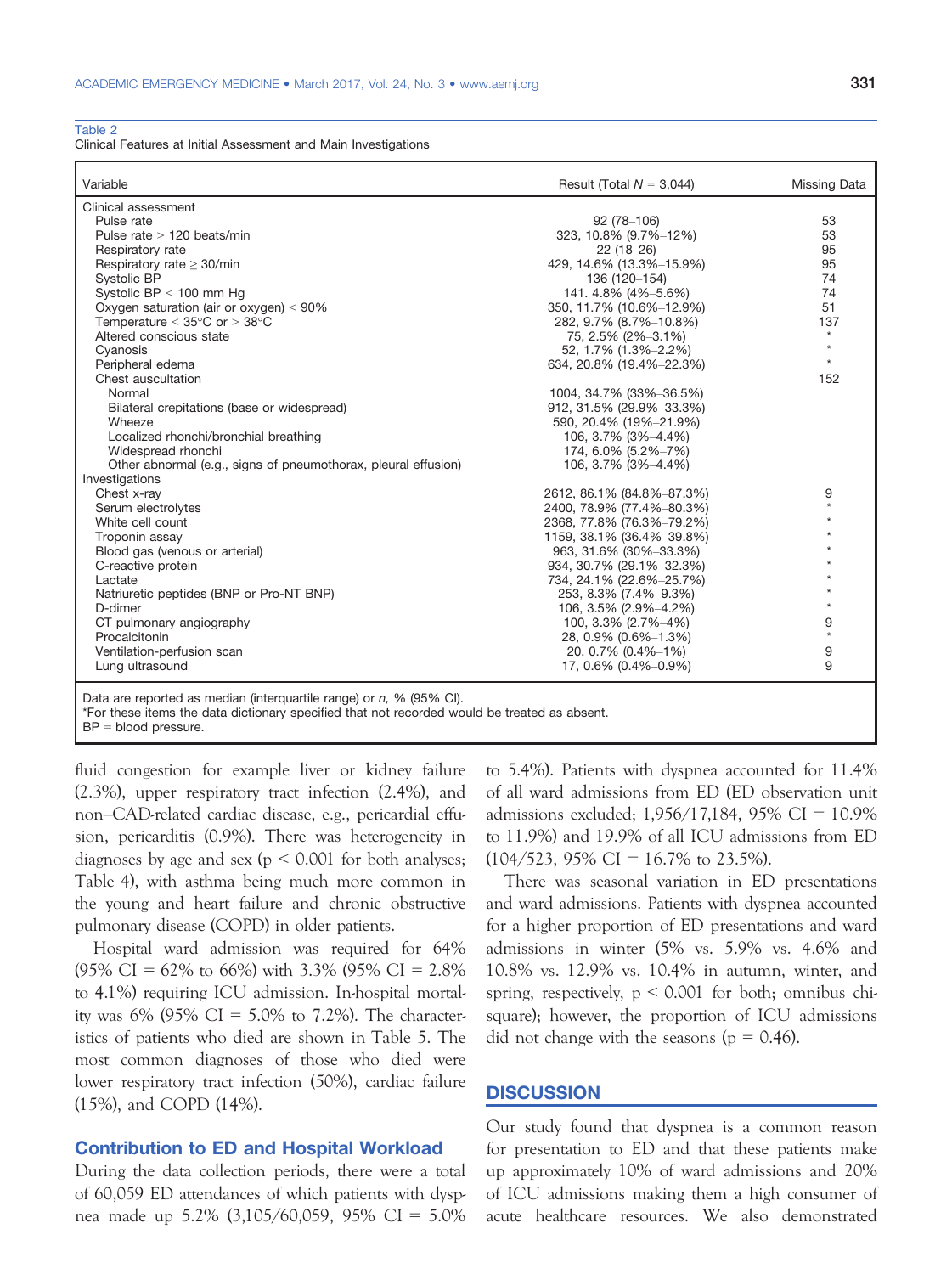Table 3

Diagnoses, Major Interventions, and Outcome

| Variable                                                                | Result (Total $N = 3,044$ )            | Missing Data   |
|-------------------------------------------------------------------------|----------------------------------------|----------------|
| ED main diagnosis                                                       |                                        |                |
| Lower respiratory tract infection                                       | 616, 20.2% (18.9%-21.7%)               | 0              |
| Heart failure                                                           | 459, 15% (13.9%-16.4%)                 | 0              |
| COPD                                                                    | 415, 13.6% (12.5%-14.9%)               | 0              |
| Asthma                                                                  | 387, 12.7% (11.6%-13.9%)               | 0              |
| Acute coronary syndrome                                                 | 94, 3.1% (2.5%-3.8%)                   | 0              |
| Arrhythmia (including AF with rapid ventricular response)               | 78, 2.6% (2.1%-3.2%)                   | 0              |
| Pleural effusion                                                        | 67, 2.2% (1.7%-2.8%)                   | 0              |
| Pulmonary embolism                                                      | 35, 1.2% (0.8%-1.6%)                   | 0              |
| Pneumothorax                                                            | 27, 0.9% (0.6%-1.3%)                   | 0              |
| Hyperventilation                                                        | 89, 2.9% (2.4%-3.6%)                   | 0              |
| Other                                                                   | 695, 22.8% (21.4%-24.4%)               | 0              |
| No clear diagnosis in ED                                                | 86, 2.8% (2.3%-3.5%)                   | 0              |
| Main interventions                                                      |                                        |                |
| Oxygen (any delivery mode)                                              | 1485, 48.8% (47%-50.6%)                | 0              |
| Noninvasive ventilation                                                 | 145, 4.8% (4.8%-5.6%)                  | 0              |
| Mechanical ventilation                                                  | 18, 0.6% (0.4%-1%)                     | 24             |
| Inhaled beta-agonists                                                   | 1019, 33.7% (32%-33.4%)                | 16             |
| Antibiotics                                                             | 938, 31% (29.4%-32.7%)                 | 18             |
| Corticosteroids (oral or IV)                                            | 762, 25.2% (23.7%-26.8%)               | 16             |
| <b>IV</b> diuretics                                                     | 468, 15.5% (14.2%-16.8%)               | 17             |
| Rate/rhythm control agents                                              | 121, 4% (3.4%–4.8%)                    | 20             |
| Inotropes/vasopressors                                                  | 24, 0.8% (0.5%-1.2%)                   | 21             |
| Outcome                                                                 |                                        |                |
| Deaths in ED                                                            | 13, 0.4% $(0.3\text{\%}-0.7\text{\%})$ | 4              |
| Admitted to hospital (including ICU admissions and transfers            | 1946, 64% (62%-66%)                    | 4              |
| for admission but not including ED short-stay wards/units)              |                                        |                |
| Admission to ICU                                                        | 103, 3.3% (2.8%-4.1%)                  | 4              |
| Mortality (admitted patients only)                                      | 112, 6% (5.0%-7.2%)                    | 0              |
| Length of stay for admitted patients (d)                                | $5, 3 - 8$                             | $\overline{2}$ |
|                                                                         |                                        |                |
| Data are reported as $p = 0$ . (QE $0$ . Cl) or p (interguartile rapes) |                                        |                |

Data are reported as n, % (95% CI) or n (interquartile range). AF = atrial fibrillation; COPD = chronic obstructive pulmonary disease; ICU = intensive care unit.

season variation in the contribution to ED and ward workload without a seasonal impact on ICU admissions. The most common diagnoses were lower respiratory tract infection, heart failure, COPD, and asthma with approximately 6% considered to have mixed cardiac and respiratory disease. Importantly, in about 20% of cases an unknown cause or cause other than cardiac or respiratory disease was found.

This study took an unusual perspective, that of the patient's symptom (shortness of breath) rather than a single disease. This is important because patients do not come to ED with diagnostic labels and it is the role of ED clinicians to determine the likely cause, its severity, and appropriate treatment. Chief complaints drive assessment and treatment algorithms and robust knowledge of the distribution of diagnoses is important to inform these. A limited study investigating diagnoses and outcome of ED patients with dyspnea was reported by Mockel et al.<sup>5</sup> however, to our knowledge, this is the first study of this type reporting causes for dyspnea in a Southeast Asia and Australasian cohort and the contribution of patients with this symptom to ED and hospital caseload. The wealth of data paves the way for similar studies of important other symptoms/symptom complexes to inform ED care and planning.

Dyspnea has been defined by the American Thoracic Society<sup>9</sup> as "mismatch between central respiratory motor activity and incoming afferent information from receptors in the airways, lungs and chest wall structures." From the patient's point of view it is a subjective experience—a sensation of difficult or uncomfortable breathing and as such involves a degree of cognitive interpretation. Thus the degree of perceived dyspnea may not match physical findings. Its classification is complex but can be thought of as obstructive (e.g., asthma and COPD), parenchymal (e.g., heart failure or pneumonia), circulatory (e.g., pulmonary embolism), compensatory (e.g., anemia or metabolic acidosis), or other (including anxiety).10 The relative contributions of these classifications in ED practice has been unclear. Our study found that lower respiratory tract infection, heart failure, COPD, and asthma were the most common diagnoses. The proportion diagnosed with COPD and heart failure are similar to that reported by Mockel et al.<sup>5</sup> but the rates of lower respiratory tract infection (20% vs. 9%) and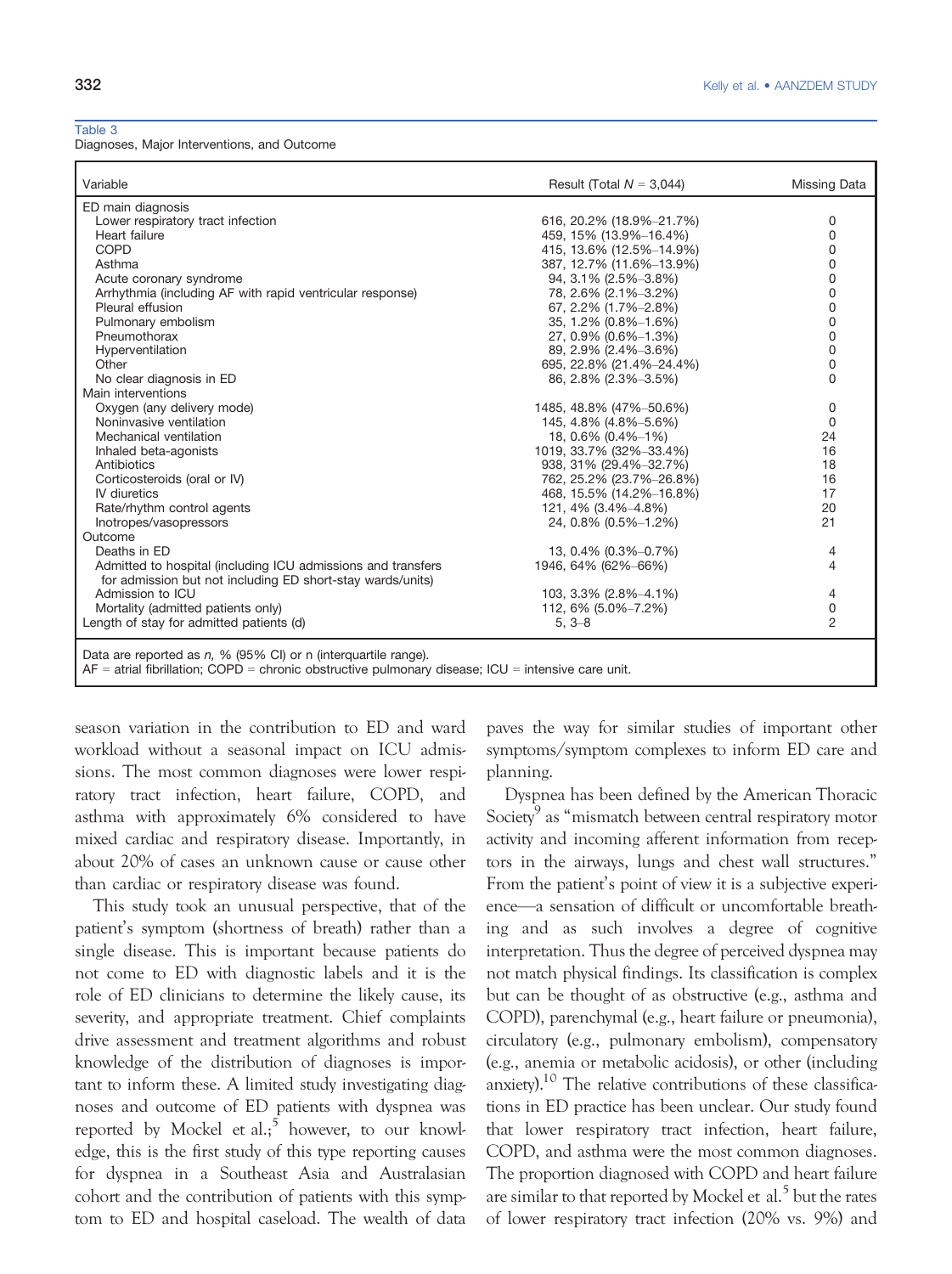|                                   |                   |                 | $(n = 3,044)$<br>Total                 | 616 (20)                             | $459$ (15)<br>$415$ (13)<br>$387$ (13)<br>$387$ (13)<br>$78$ (10)<br>$78$ (10)                                                                                          |         |            |                                     |                 |                                     | ු බි<br>මු වි පි පි ම<br>678848                                                             |                  |            |                     |                         |                   | 0.60<br>28<br>514                                       |                                                                                                                                                                                                                     |
|-----------------------------------|-------------------|-----------------|----------------------------------------|--------------------------------------|-------------------------------------------------------------------------------------------------------------------------------------------------------------------------|---------|------------|-------------------------------------|-----------------|-------------------------------------|---------------------------------------------------------------------------------------------|------------------|------------|---------------------|-------------------------|-------------------|---------------------------------------------------------|---------------------------------------------------------------------------------------------------------------------------------------------------------------------------------------------------------------------|
|                                   |                   | Overall         | $(n = 1,544)$<br>Female                | 290 (19)                             | n<br>EEE®®®<br>2002031<br>2003021                                                                                                                                       |         |            |                                     |                 |                                     | ESEESE<br>COSEESE<br>808488                                                                 |                  |            |                     |                         |                   | $\widehat{\Xi}$<br>$15$<br>277                          |                                                                                                                                                                                                                     |
|                                   |                   |                 | $= 1,495$<br>Male<br>$\epsilon$        | 326 (22)                             | crecce<br>Crecce<br>234548512                                                                                                                                           |         |            |                                     |                 |                                     | ତ୍ମ କୁ<br>ଅ <u>ଚି</u> ତ୍ର ଦ<br>858878                                                       |                  |            |                     |                         |                   | 0.9)<br>CO<br>$\frac{13}{237}$                          |                                                                                                                                                                                                                     |
|                                   |                   |                 | $= 1,041$ )†<br>Total<br>S             | (25)<br>261                          | greage<br>Meang<br>$265 - 6000$                                                                                                                                         |         |            |                                     |                 |                                     | ୁନ୍ଦି<br>ପିତ୍ତି ଅଷ୍<br>228462                                                               |                  |            |                     |                         |                   | (0.2)<br>$\begin{array}{c} 2 \\ 139 \end{array}$        |                                                                                                                                                                                                                     |
|                                   |                   | 52 <sub>5</sub> | $(n = 552)$<br>Female                  | 126(23)                              | <i>or</i> egge<br>Kurdeg<br>$\frac{1}{6}$ $\frac{1}{6}$ $\frac{1}{6}$ $\frac{1}{6}$ $\frac{1}{6}$ $\frac{1}{6}$ $\frac{1}{6}$ $\frac{1}{6}$ $\frac{1}{6}$ $\frac{1}{6}$ |         |            |                                     |                 |                                     | ତ୍ର<br>ଜୁବ୍ <u>ଚ</u> ିତ୍ର ଭ<br>$2 - 7 - 9$                                                  |                  |            |                     |                         |                   | $\begin{pmatrix} 0 & 4 \\ 0 & 4 \end{pmatrix}$<br>$-75$ |                                                                                                                                                                                                                     |
|                                   |                   |                 | $(n = 487)$<br>Male                    | 135 (28)                             | ସ୍ଥି ଅକ୍ତ ସ୍ଥି<br><u>ସ</u> ୁଥି ଅକ୍ତ ସ୍ଥି<br>100000000                                                                                                                   |         |            |                                     |                 |                                     | ୍ୟୁ<br>ଅଚ୍ଚ୍ଚ୍ଚ୍ୟ<br>$\frac{1}{2}$ – $\frac{1}{2}$ – $\frac{1}{2}$ – $\frac{1}{2}$          |                  |            |                     |                         |                   | <u>ପ୍</u> ର<br>ଓ ଅ<br>$-4$                              |                                                                                                                                                                                                                     |
|                                   |                   |                 | Total<br>$(n = 817)$                   | 171(21)                              | 133 (16)<br>174 (21)<br>55 (7)<br>27 (3)<br>28 (2)                                                                                                                      |         |            |                                     |                 |                                     | ୍ <sub>ପ</sub><br>ତିର୍ପି ପ୍ରୀତ<br>2219657                                                   |                  |            |                     |                         |                   | $\begin{array}{c} 1 (0.1) \\ 1 47 (18) \end{array}$     |                                                                                                                                                                                                                     |
|                                   | Age group (years) | $61 - 75$       | Female<br>$(n = 377)$                  | 70 (19)                              | er<br>Coooo<br>588229                                                                                                                                                   |         |            |                                     |                 | ඕ                                   | $\ddot{a}$ o $\ddot{c}$ to $\ddot{a}$ $\frac{1}{2}$                                         |                  |            | 0.500               |                         |                   | 00(16)                                                  |                                                                                                                                                                                                                     |
|                                   |                   |                 | $(n = 480)$<br>Male                    | 101(21)                              | Egesee<br>758999                                                                                                                                                        |         |            |                                     |                 |                                     | ୍କ୍କ<br>ଡିବ୍ରିପ୍ର<br>$T \cap \neg T \cap \neg D$                                            |                  |            |                     |                         |                   | 0.200<br>$\frac{1}{8}$                                  |                                                                                                                                                                                                                     |
|                                   |                   |                 | $(n = 690)^*$<br>Total                 | 116(17)                              | esgess<br>\$888622                                                                                                                                                      |         |            |                                     |                 |                                     | ତ<br>ଅବ୍ୟା£କ୍ଷ<br>4.588875                                                                  |                  |            |                     |                         |                   | <u>ଉ</u> ଥି<br>149                                      |                                                                                                                                                                                                                     |
|                                   |                   | $41 - 60$       | Female<br>$(n = 339)$<br>$\mathcal{Z}$ | (15)<br>ပ                            | <u>වෙහුවෙන</u><br>$\frac{8}{5}$ $\frac{1}{2}$ $\frac{6}{5}$ $\frac{1}{2}$ $\frac{1}{2}$ $\frac{1}{2}$ $\frac{1}{2}$ $\frac{1}{2}$                                       |         |            |                                     |                 | $\widehat{\boxtimes}$               | $\overline{N} \circ \underset{\tau}{\alpha} \circ \alpha \otimes \underset{\alpha}{\alpha}$ |                  |            | EES®                |                         |                   | <u>ପ୍ର</u><br>$\sim$ $-$<br>$\infty$                    |                                                                                                                                                                                                                     |
|                                   |                   |                 | $(n = 350)$<br>Male                    | 66 (19)                              | 8 (8 )<br>8 3 5 5 6 9<br>8 5 5 7 9 8                                                                                                                                    |         |            |                                     | (0.9)<br>က      | $\left( 0.2\right)$                 | $\frac{5(0.1)}{13(4)}$                                                                      |                  | 3(0.9)     | $2(0.6)$<br>35 (10) |                         |                   | $(61)$<br>$(1)$<br>$(1)$                                |                                                                                                                                                                                                                     |
|                                   |                   |                 | $(n = 493)$<br>Total                   | 68 (14)                              | $\begin{array}{c} 9 \\ 9 \\ 159 \\ 159 \\ 9 \\ -159 \\ 162 \\ \hline \end{array}$                                                                                       |         |            |                                     | (0.8)<br>4      | $2(0.4)$<br>$18(4)$<br>$42(9)$<br>0 |                                                                                             |                  |            | Ξ<br>$\circ$        | 40 (8)                  |                   | $14(3)$<br>$120(24)$                                    |                                                                                                                                                                                                                     |
|                                   |                   | $18 - 40$       | $(n = 275)$<br>Female                  | 44 (16)                              | $\widehat{\tau}$<br>$\circ$                                                                                                                                             | 92 (33) | 1(0.4)     | $\widehat{\infty}$<br>$\frac{4}{1}$ | (0.7)<br>$\sim$ | (0.7)                               |                                                                                             | 29 (11)          | $\circ$    | ତ୍ର<br>4            | 20 <sub>(7)</sub>       |                   | 7 (3)<br>62 (23)                                        |                                                                                                                                                                                                                     |
|                                   |                   |                 | $(n = 218)$<br>Male                    | 24 (11)                              | $6 (3)$<br>$1 (0.5)$<br>$67 (31)$                                                                                                                                       |         | $\circ$    | 5 (2)<br>2 (0.9)                    |                 |                                     | 0<br>0 0 0 0 0<br>0 0 0 0<br>0 0 0 0                                                        |                  |            |                     | 20 (9)                  | 7(3)              | 58 (27)                                                 |                                                                                                                                                                                                                     |
| Diagnosis by Age Group<br>Table 4 |                   |                 | ED Diagnosis                           | Lower respiratory<br>tract infection | Heart failure<br><b>GOPD</b>                                                                                                                                            | Asthma  | <b>ACS</b> | Arrhythmia                          | Pulmonary       | Pleural effusion<br>embolism        | Pneumothorax                                                                                | Hyperventilation | Malignancy | Anemia              | (no cause<br>Chest pain | found)<br>Allergy | Other                                                   | ACS = acute chest syndrome; COPD = chronic obstructive pulmonary disease.<br>#Five patients no sex; three no age.<br>+Two patients no recorded sex.<br>*One patient no recorded sex.<br>Data are reported as n (%). |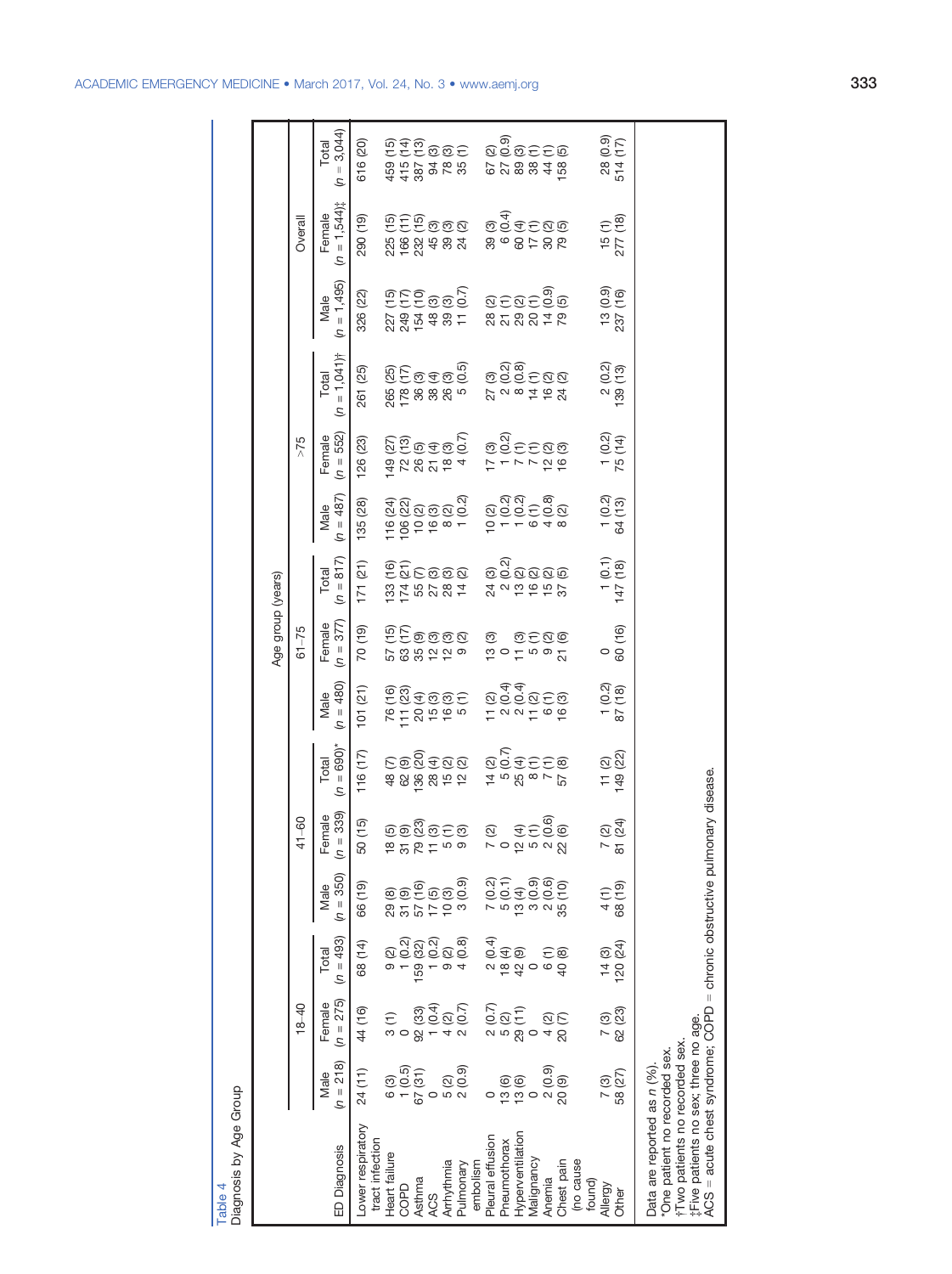#### Table 5

Characteristics of Patients Who Died During Hospital Stay

|                                                                                                                                                     |                    | Missing |
|-----------------------------------------------------------------------------------------------------------------------------------------------------|--------------------|---------|
| Variable                                                                                                                                            | Result             | Data    |
| Age (y), median $(\pm SD)$                                                                                                                          | 67 $(\pm 20)$      | 0       |
| Sex                                                                                                                                                 |                    | 1       |
| Male                                                                                                                                                | 68, 54% (46%–63%)  |         |
| Female                                                                                                                                              | 56, 45% (37%-54%)  |         |
| ED disposition                                                                                                                                      |                    | O       |
| General ward                                                                                                                                        | 100, 80% (72%–86%) |         |
| <b>ICU/HDU</b>                                                                                                                                      | 12, 10% (6%-16%)   |         |
| Died in FD                                                                                                                                          | 13, 10% (6%-17%)   |         |
| Final hospital diagnosis                                                                                                                            |                    | O       |
| Lower respiratory                                                                                                                                   | 50, 40% (32%–49%)  |         |
| tract infection                                                                                                                                     |                    |         |
| Cardiac failure                                                                                                                                     | 19, 15% (10%-23%)  |         |
| COPD and chronic                                                                                                                                    | 17, 14% (9%–21%)   |         |
| lung disease                                                                                                                                        |                    |         |
| Malignancy                                                                                                                                          | 9, 7% (4%-13%)     |         |
| Fluid congestion                                                                                                                                    | 6, 5% (2%-10%)     |         |
| Acute coronary syndrome                                                                                                                             | 5, 4% (2%-9%)      |         |
| Nonrespiratory sepsis                                                                                                                               | 4, $3\%$ (1%–8%)   |         |
| Pleural effusion                                                                                                                                    | 4, 4% (1%–8%)      |         |
| Pulmonary embolism                                                                                                                                  | $2,2\%$ (0.4%-6%)  |         |
| Other                                                                                                                                               | $9,7\%$ (4%-13%)   |         |
| Data are reported as $n$ , % (95% CI) unless otherwise specified.<br>$COPD =$ chronic obstructive pulmonary disease; HDU = high<br>dependency unit. |                    |         |

asthma (12% vs. <2%) are much higher. With respect to lower respiratory tract infection, the difference may be accounted for by varying study definitions. This is unlikely to be the case for asthma where a difference in disease prevalence is the more likely explanation.

Surprisingly, "other" (including unknown) was also very common accounting for approximately 29% of diagnoses. This is an important finding—a reminder that the causes of shortness of breath are legion and that careful clinical assessment is required to discern the cause.

The finding that most patients are older (more than  $60\%$  aged  $> 60$  years) is not surprising as the chronic conditions associated with dyspnea including COPD, heart failure, and acute coronary syndrome become more common with age. Mockel et al.<sup>5</sup> found a very similar age range. The high rate of comorbidity is noteworthy. Only 12% of patients did not have a significant comorbidity. The fact that the comorbidities prominently include cardiac and respiratory chronic illnesses and risk factors for coronary heart disease partly explains why clinicians considered mixed pathology likely in a significant proportion of patients.

The finding that patients with dyspnea made up just over 5% of ED caseload is at variance with other reports. A study of the US National Hospital Ambulatory Medical Care Survey (NHAMCS) reported that 0.9%–3.8% of ED attendances had a major complaint

of shortness of breath and that the rate was highest in those aged 65 or older.<sup>11</sup> In a German study 7.4% (95% CI =  $7.1\%$  to 7.7) of presenters to two EDs had a main complaint of dyspnea.<sup>5</sup> The differences may be due to how populations in United States, Europe, and our study cohort use ED and alternative health services. In Australia and New Zealand, for example, there is universal health cover and access to ED and many family practitioners is free. That said, when considered together, these data suggest that in developed countries, dyspnea accounts for of the order of one in 20 ED patients. Admission rate was high (64%), which is similar to the proportion reported in a European study.<sup>5</sup>

The three chronic conditions (heart failure, COPD and asthma) accounted for more than 40% of cases. These data point to the importance of chronic disease management in reducing exacerbations of these conditions and associated hospital-based treatment. Lower respiratory tract infection, cardiac failure, and COPD accounted for almost 70% of in-hospital deaths with no deaths reported for asthma. This reinforces the high mortality for lower respiratory tract disease, especially in elderly patients with comorbidity. Mortality was lower than that reported by Mockel at al.<sup>5</sup> (6%) vs. 9.4%) as was the rate of ICU admission (3% vs. 18%). Reasons for these differences are unclear. Heterogeneity of diagnoses by age and sex has also been reported from U.S. data.<sup>11</sup> While the proportion of lower respiratory tract diagnosis was not statistically significant across the age groups, asthma was prominent in the young and decreased with age while COPD and heart failure diagnoses were uncommon in the young and increased with age. These finding are consistent with the pathology of the conditions.

The "other" group, all individually with low prevalence, contained some interesting findings. They were very diverse including allergic reactions, nonrespiratory sepsis, noncardiorespiratory fluid congestion for example liver or kidney failure, upper respiratory tract infection, and anemia. Mockel et al.<sup>5</sup> also reported septicemia and renal failure to be uncommon but important causes of dyspnea. This is further reminder of the diversity of causes of dyspnea and the need for a broad diagnostic net.

A significant subset of patients had clinical markers of serious illness such as significant tachycardia (10.8%) or tachypnea (14.5%), low oxygen saturation (11.7%), or fever (9.7%), although hypotension was uncommon (4.7%). This is as was expected as ED is a major point of access for patients with acute severe illness.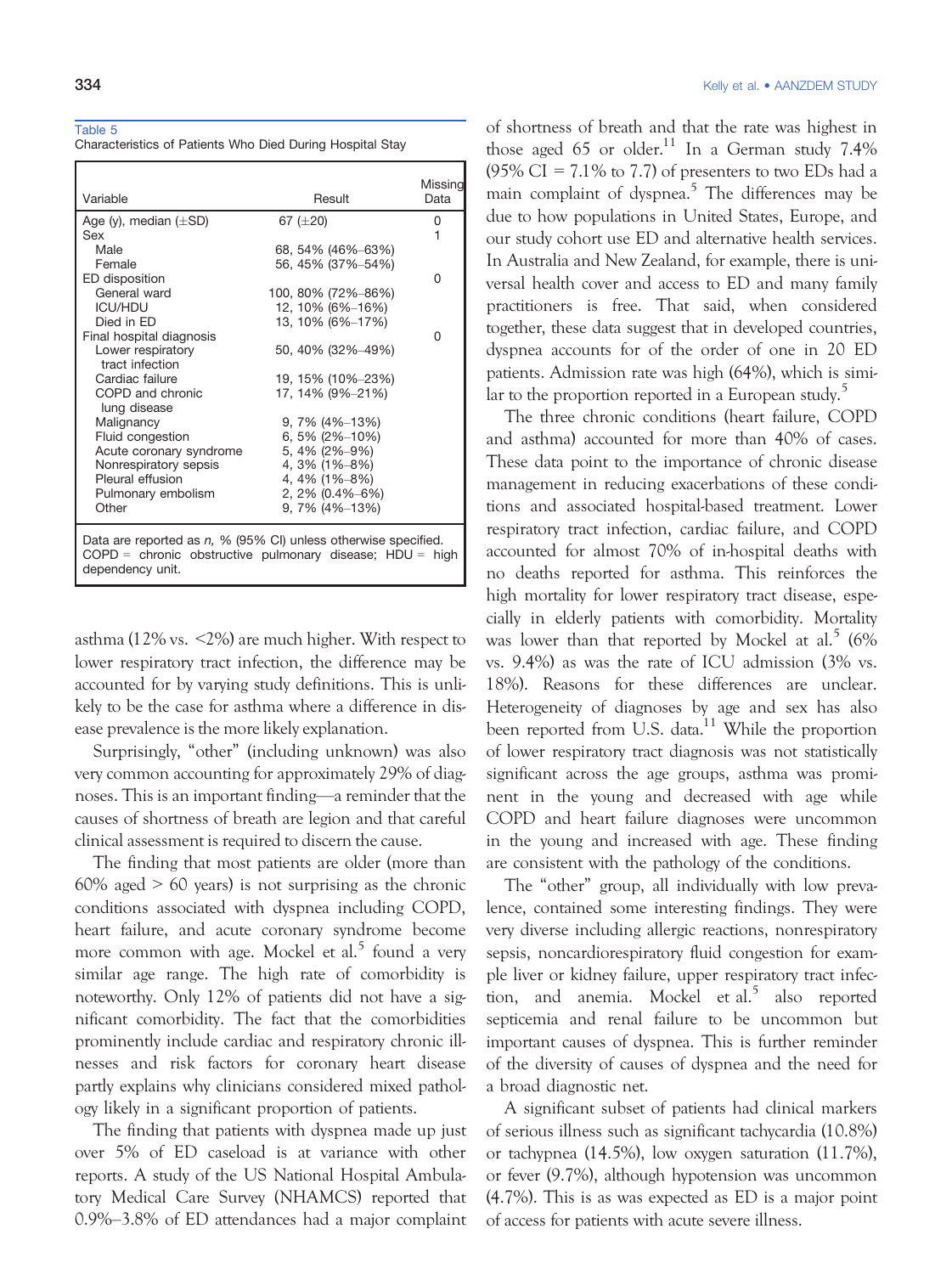The high use of chest x-ray is unsurprising given the high proportion of cardiac or respiratory causes for dyspnea. It has been the standard test for many years although accuracy of chest x-ray for diagnosis of heart failure and pneumonia is suboptimal.<sup>12,13</sup> Use of advanced imaging to investigate for pulmonary embolism was uncommon (4%) with a diagnostic yield of just over 25%. This is in stark contrast to U.S. studies that report a diagnostic yield of approximately 10%.14,15 Whether this reflects differences in adherence to diagnostic algorithms guiding advanced imaging or under investigation is unclear. Despite growing evidence of its accuracy and utility, $13,16$  lung ultrasound was uncommonly used in our cohort. Reasons may include that this is an emerging technology and not yet widely accepted and small numbers of clinicians trained in its use. We would expect use of this bedside imaging modality to increase in the future. Use of other tests was roughly concordant with the distribution of final diagnoses. A notable exception is the use of natriuretic peptide analysis which is significantly lower than the proportion of patients with an ED diagnosis of heart failure. Our study was not designed to assess reasons for this; however, they may include difficulties accessing the test in a timely manner, local hospital protocols, and persisting belief among emergency clinicians that they are useful with respect to ED management only in selected cases of ongoing diagnostic uncertainty.

These data have important implications for physician education. Currently, emergency clinicians develop their understanding of the breadth of causes of dyspnea (other than cardiac or respiratory) and the complexity of management in patients with comorbidity through clinical education and experience. These data prove that important information to inform less experienced emergency clinicians, clinicians outside ED, and those responsible for education of trainee specialists of the complexity of the diagnosis and management of these patients. While sometimes considered a lower level of evidence, descriptive data forms an important element of the body of evidence and an important basis for future research questions. Given the paucity of data regarding dyspnea in ED, these descriptive data provide an important platform for further research especially into diagnosis and management of mixed cardiorespiratory disease.

Our study has some limitations that should be considered when interpreting its results. The study sites were located in the South East Asia/Australasia geographical area and may not be generalizable to other regions. There may also be differences in health care access (in particular cost of attending an ED) between our cohort and those from other regions that influence how local populations use EDs and what types of illness present to them. The diagnostic categories were based on the treating ED clinician's judgment based on information available in the ED. It is possible that, with the availability of additional information obtained during hospital admission, the final hospital diagnosis may have been different. This, however, represents the "real world" of emergency medicine practice. We were unable to assess patient severity (e.g., by triage scores) as quite different triage systems are used in the participating countries. There is a modest amount of missing data for some data items that may have influenced the results.

# **CONCLUSION**

Dyspnea is a common symptom in ED patients contributing substantially to ED, hospital, and ICU workload. It is also associated with significant mortality. There are a wide variety of causes; however, chronic disease accounts for a large proportion with implications for care planning, including ED pathways of care.

# APPENDIX A

# AANZDEM STEERING COMMITTEE

Anne Maree Kelly (Chair), Gerben Keijzers (Vice-chair and Queensland), Simon Craig (Victoria), Colin Graham (Hong Kong), Anna Holdgate (NSW), Peter Jones (New Zealand), Win Sen Kuan (Singapore), and Said Laribi (France).

# AANZDEM STUDY GROUP (INCLUDES ALL HOSPITALS THAT PROVIDED DATA)

Richard McNulty (Blacktown and Mt Druitt Hospitals NSW); David Lord Cowell (Dubbo Hospital NSW); Anna Holdgate and Nitin Jain (Liverpool Hospital NSW); Tracey De Villecourt (Nepean Hospital NSW); Kendall Lee (Port Macquarie Hospital NSW); Dane Chalkley (Royal Prince Alfred Hospital NSW); Lydia Lozzi (Royal North Shore Hospital NSW); Stephen Edward Asha (St George Hospital NSW); Martin Duffy (St Vincent's Hospital Sydney NSW); Gina